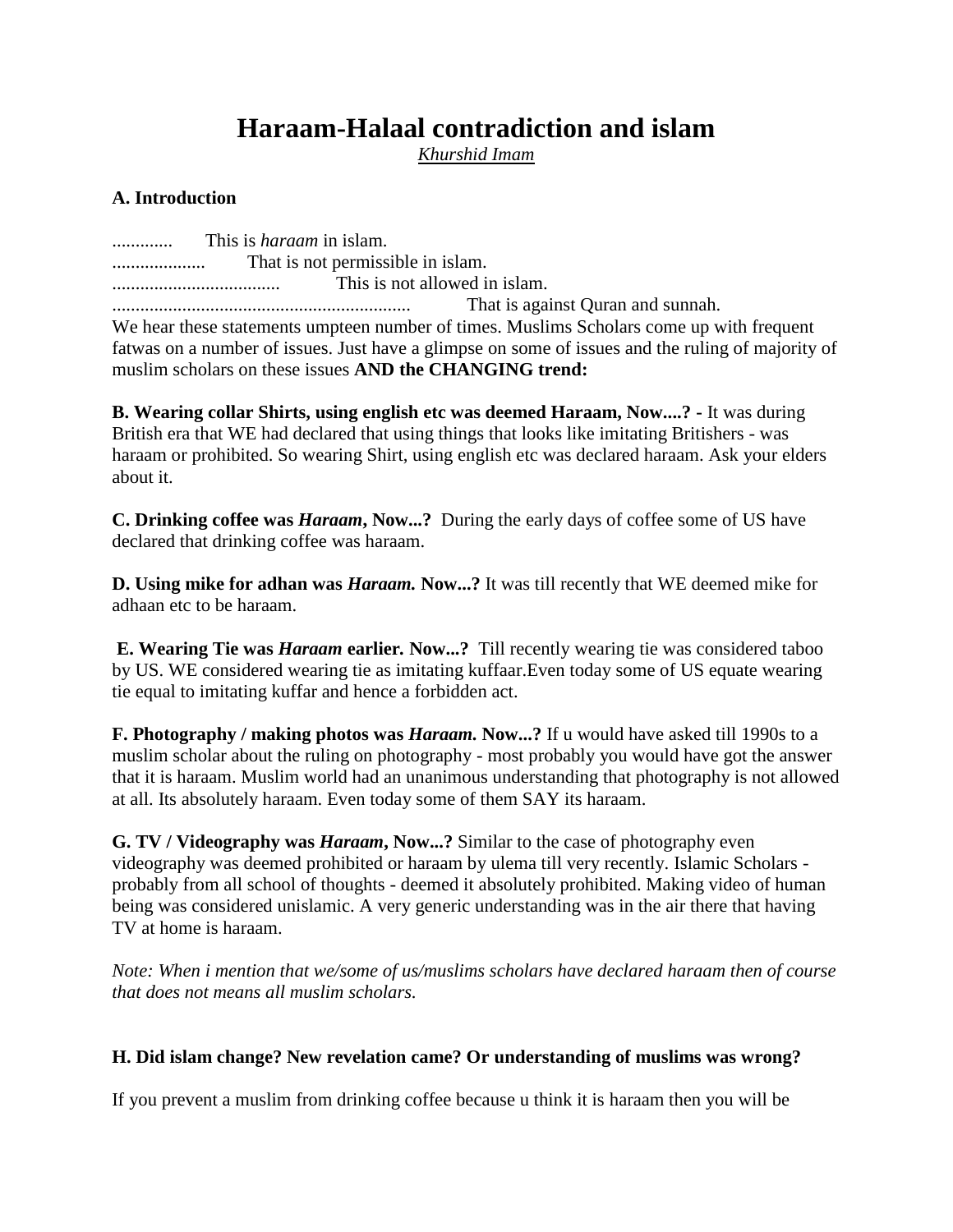declared lunatic.

If you say wearing shirt, using english is prohibited in islam then you will be mocked. Similarly if u start propagating that tie is haraam then most probably people will say that this fellow does not know about islam.

Photography and videography is very interesting. Some of the opinions of Scholars are: . Some say photography or videography for non living things is allowed and for others haraam. One can find plant photography / videography being allowed. (I say: are plants living things or Non living things?)

. Some say photography or videography for human beings is haraam, for others it is allowed. . Many of scholars are now saying (at least practically) that photography / videography for good purpose is allowed - whether of human beings or non living things.

Just ponder over the fact that:

1. Our tableeghi jamaat brothers and other "pious" muslims were strictly against photography / videography EARLIER. They would not hesitate in burning old photos at home (assuming it was HARAAM to have photographs at home). Now?

Now they are not that much vocal against photography and videography. A large number of bayaan (talks) of Maulana Tariq jameel sahab (A prominent tableeghi jamaat member) and others is available on Internet in videos. Lot of photos of tableeghi brother is available on net. Many members have their profile picture in facebook as their picture. The voice that photography/videography is haraam has diminished.

2. Old journals of jamat-e-islami never had photographs of human beings. Why? They thought its HARAAM to have it. Now? No seminar/ program / meeting / gathering of jamat-e-islami is complete without more-than-sufficient photographs flashing around newspaper, journals and magazines, TV etc.

3. Our salafi brothers too had been very very vocal on this topic. For them - since things fall only under allowed or HARAAM - so it was not surprise that their scholars too considered it absolutely HARAAM. The impression given was that a person indulging in photography / videography will have to enter hell fire.

Now? Of all the available islamic websites on the Internet; islamic videos / lectures - that contains large amount of photos and videos of human beings - probably more than 50% belongs to salafis (My observation). Tons of videos of salafi scholars are available on youtube.

4. Similarly a unanimous voice from deoband was that photography/videography was haraam but now that voice seems to have disappeared or least not much discussed now.

5. We hear that so many people are coming to islam because of widespread use of islamic lectures / documentaries in the form of audio, video and print media. Muslims and Non muslims are understanding islam very easily through tonns of videos available on internet. If videography was haraam then muslims scholars - today - must make it absolutely haraam to propagate islam though videos. In fact - all "students of islam and comparative religion" type "orators" make sure that their no programs go unrecorded and then distributed among masses in all good ways.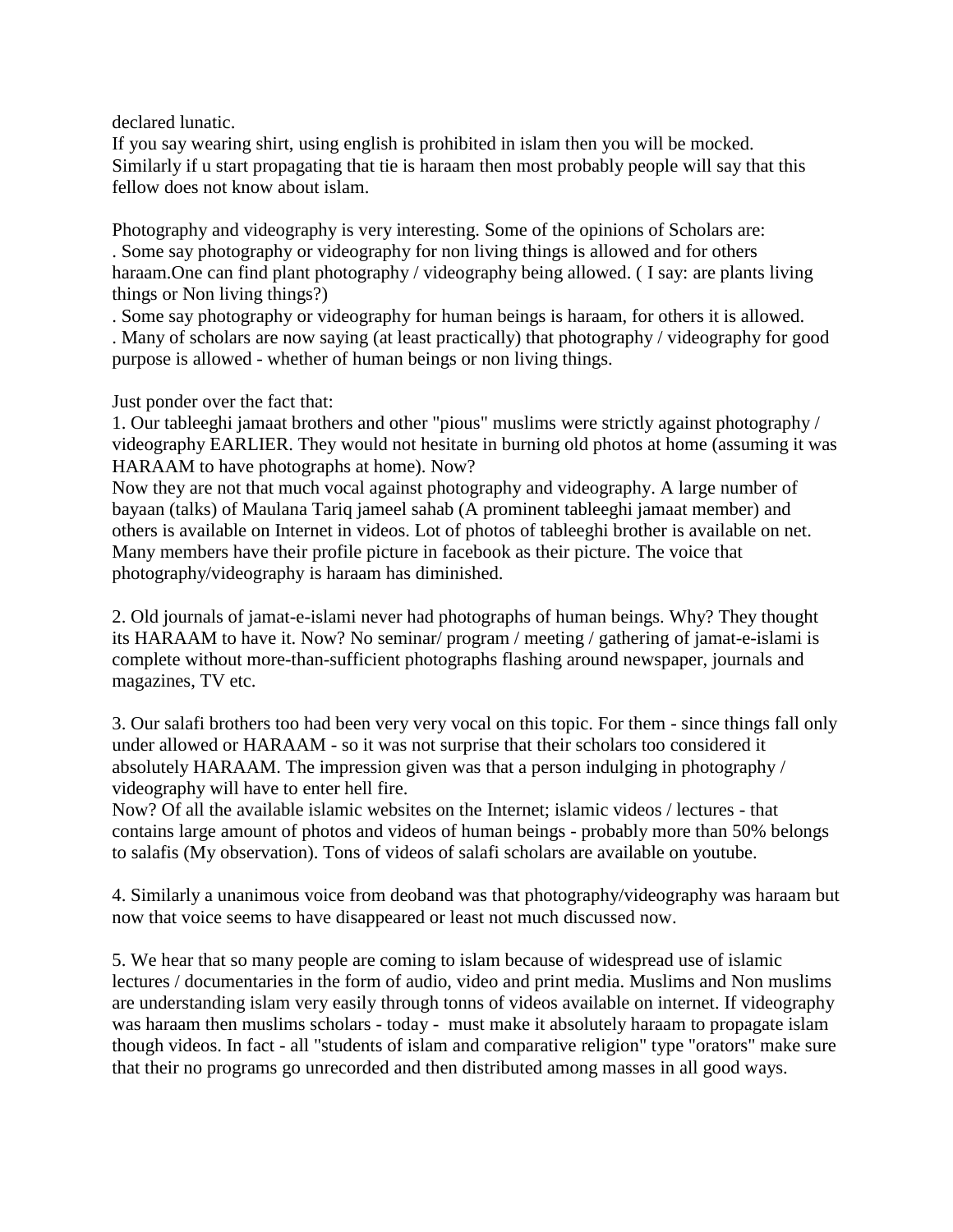Several things that were deemed haraam or prohibited by ulemas some years back are considered permitted or encouraged today. Is it logical and valid? Somewhere something is wrong. If something was absolutely forbidden  $20$  years back then it should be wrong even today and even after 20 years.

This is the characteristics of unislamic society that they declare something as permissible though it was considered wrong earlier. For example: Drinking alcohol was considered bad thing decades back in medium family in india. Today its considered a norm. Similarly premarital affair was *paap i.e.* great sin in indian society sometimes back, today its encouraged. Unislamic society changes their values and rulings because they are not bound by any laws viz: Quran or Prophet.

But how come muslims too made similar mistakes. My analysis is as follows:

1. Intention of ulemas had been noble and good - by and large.

2. Due to abandoning Quran as a whole - we failed to grasp the *faham* of Quran. Things that are haraam and prohibited are mentioned clearly by Allah. Now what about new inventions like TV, photography, videography etc? For these intellectual brainstorming is required in the light of Quran.

3. Unfortunately muslim world took any new invention from non-believers as unislamic. Advancement in science and technology was directly or indirectly discouraged giving the impression that islam is against exploring science.

4. Had we used our intellectual capacity to its best we would not have ended up in this situation. 5. The ONLY solution for above all problems is that people hold Quran very very strongly and understand that islam is *deen-e-fitrat* i.e. religion of nature. Understanding faham of deen-islam is an important aspect that is ignored by masses.

6. Quranic principles are forver and do not changes with time. Implementation of these principle may change with time.

In the language of software (java): Quranic principles are abstract class while its rulings/implementations are concrete class.

## *Note: Intentionally skipping the details of islamic rulings on photography / videography / TV*.

## **I. Conclusion**

1. Islam is religion of nature. It is as simple and as natural as 2+2=4.

2. Principles of islam are eternal and never changes with time. Implementation of an islamic principle may change from time to time.

3. Its ONLY Allah or Almighty GOD who can make a thing Haraam. One need to be extremely careful while declaring anything as haraam. Declaring something today as haraam and tomorrow halal makes us laughing stock.

4. Haraam always remain Haraam - never a Haraam can become Halaal. People have misconception that haraam can become halal in necessity. The ayah 5:3 does NOT say that haraam will become Halaal in necessity, rather it says that if you are forced in **unbearable** situation then for haraam thing **you will not get gunah or sin**. Please note this important difference. In unbearable situation when you can not refrain from haraam then if u do that; then you will not be sinned - it does NOT mean that haraam will become halal in unbearable situation. Due to not understanding this delicate and basic difference many wrong rulings have been deduced in fiqh.